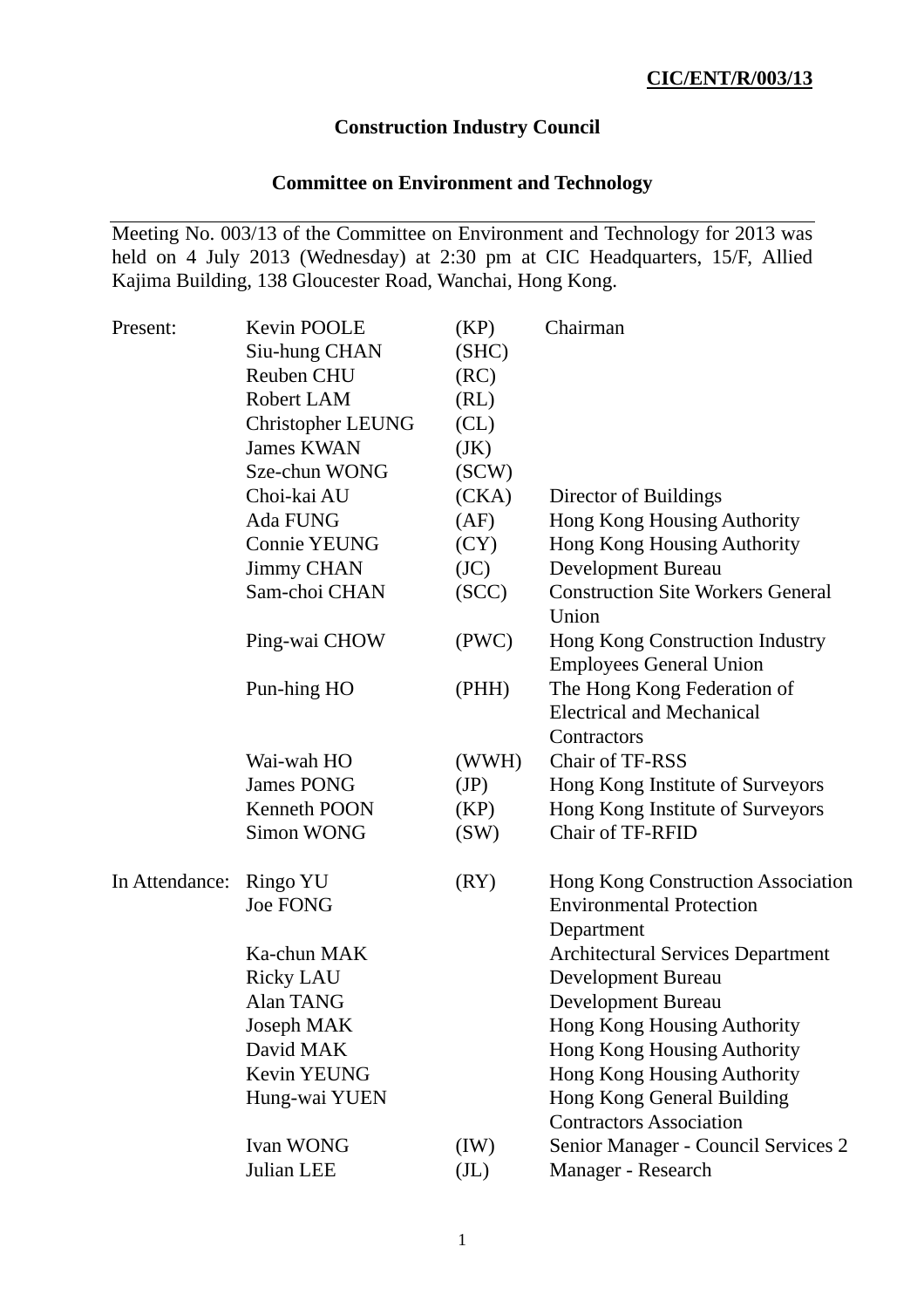|            | Ivan KO<br>Belle HO | (IK)<br>(CYH) | Manager - Council Services 2<br>Manager - Council Services 5 |
|------------|---------------------|---------------|--------------------------------------------------------------|
|            | <b>James WONG</b>   | (JW)          | <b>Officer</b> - Research                                    |
| Apologies: | <b>Anthony CHAN</b> | (AnC)         | (represented by Mr. Hung-wai<br>YUEN)                        |
|            | Hau-wai CHEUNG      | (HWC)         |                                                              |
|            | Thomas NG           | (TN)          | The University of Hong Kong                                  |
|            | Kwok-keung LI       | (KKL)         | <b>Electrical and Mechanical Services</b>                    |
|            |                     |               | Department                                                   |
|            | Chuen-fai WONG      | (CFW)         | <b>Environmental Protection</b>                              |
|            |                     |               | Department                                                   |
|            |                     |               | (represented by Mr. Joe FONG)                                |

## **PROGRESS REPORT**

#### **Action**

## 3.1 **Introduction and Confirmation of the Progress Report of the Previous Meeting**

Members took note of Paper CIC/ENT/R/002/13 and confirmed the progress report of the last meeting held on Thursday, 18 April 2013 at CIC Headquarters, 15/F, Allied Kajima Building, 138 Gloucester Road, Wanchai, Hong Kong.

### 3.2 **Matters Arising from the Previous Meeting**

# 3.2.1 **Research on River Sand Substitutes for Concrete Production and Cement Sand Mortar Production (Phase Two)**

Item 2.4 of the Previous Progress Report - HKU was reviewing the draft contract and was advised to commence the Study once the contract could be executed before September 2013.

### 3.2.2 **Working Group on Roadmap for BIM Implementation**

 Item 2.9 of the Previous Progress Report - The fact sheets in both English and Chinese versions had been published and were available for the public to download from the CIC's website.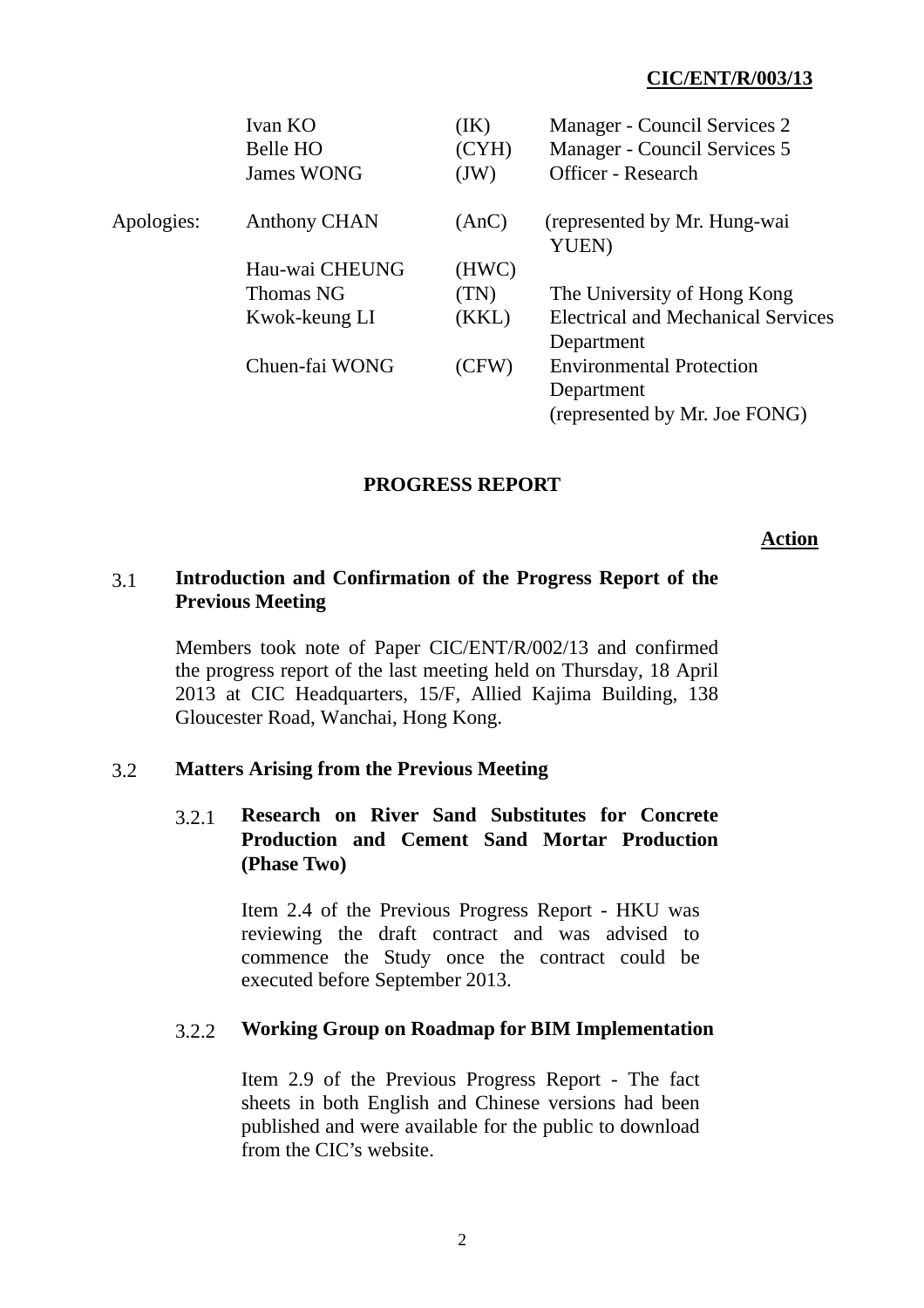# 3.3 **Brief on the Study Report of Roadmap for the BIM Implementation in Hong Kong**

Members took note of Paper CIC/ENT/P/020/13.

With reference to the Paper CIC/ENT/P/020A/13 tabled at the meeting, AF presented the Report of the Roadmap for BIM Strategic Implementation. Started from September 2012, members' views were sought through a series of meetings. The report was finalised.

16 initiatives were suggested in the report for the implementation of BIM in Hong Kong's construction industry (refer to Section 10 of the Report for details). It was recommended that three major imminent actions to be taken by the industry:

- a. Establishment of Standards;
- b. Promotion; and
- c. Training

As the "Action Parties" in Chapter 10 and the allocation of tasks to different "Action Parties" were a bit sensitive, it would better take a longer time to discuss further among different stakeholders. For the rest of the report, it would provide useful information to industry stakeholders to realise the situation of BIM adoption in Hong Kong construction industry.

Hence, Members agreed to publish the document in the form "Draft Final Report" at the CIC website after taking out Chapter 11 and deleting the rows of Action Parties for Chapter 10 which could invite views and comments from relevant BIM stakeholders. The Working Group would have further discussion on those issues relating to "Action Parties".

AF also highlighted that before a central body to co-ordinate the BIM development as recommended in the report, CIC could assume the role in the interim in order to keep the wider adoption of BIM going.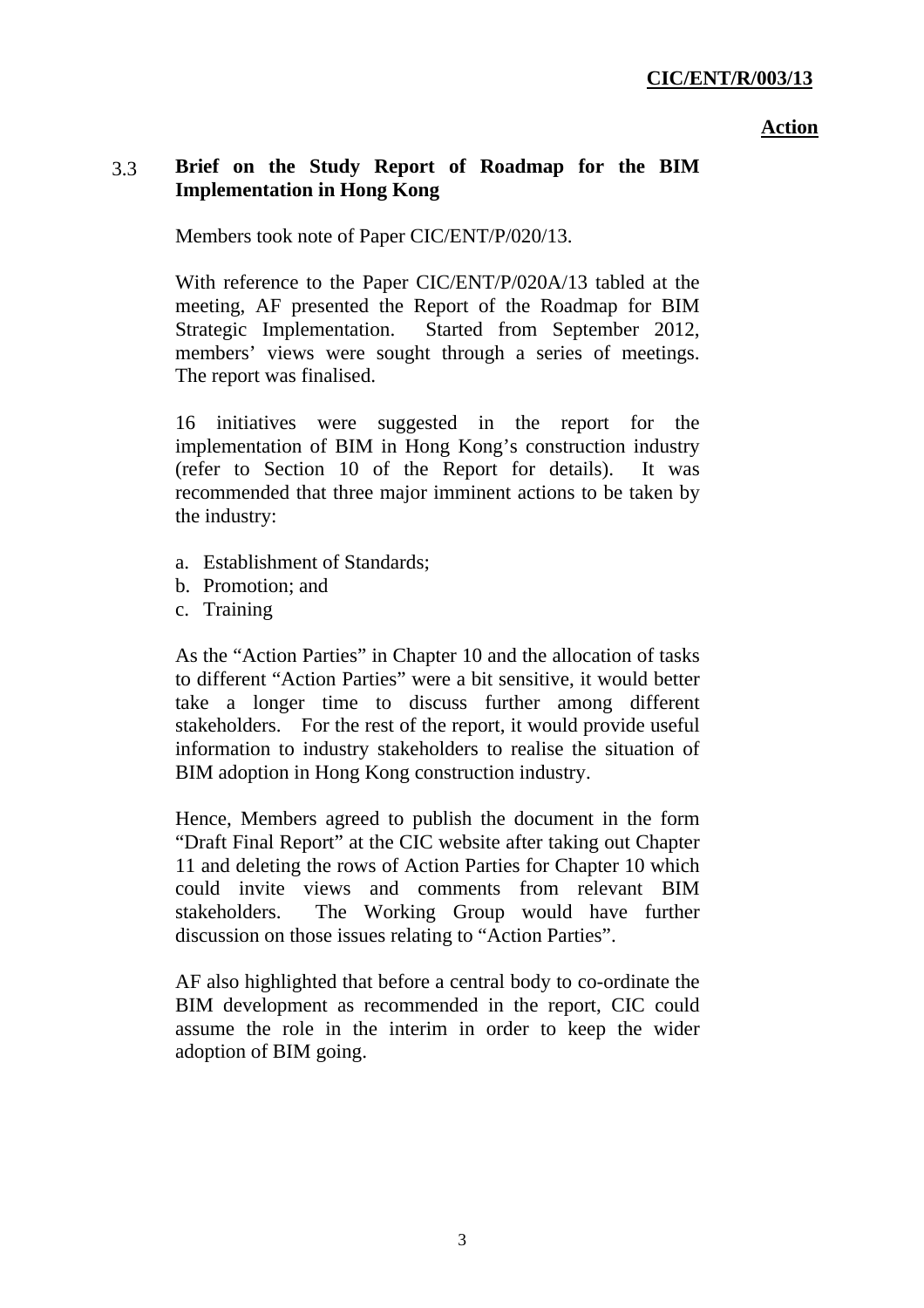# 3.7 **Task Group on Establishing of Industry Standard for BIM Implementation**

Members took note of Papers CIC/ENT/P/022/13 and CIC/ENT/P/023/13

The Secretariat briefed Members on the paper. Recommendations made by BIM Working Group were as follows:

- 1. Set up a new task group to work out industry standards/ specification/ common practice/ reference document to let the industry to follow.
- 2. Promote BIM to industry stakeholders who are observers or beginners for the adoption of BIM.

With respect to Action 1 above, this Task Group had been formed under the direction of the Working Group to take forth such recommendation.

Task Group Members' major views on the BIM standards were:

- 1. The standards would better be produced and provided to the industry phase by phase;
- 2. The first standard, for local practice, should be made by leveraging the current BIM standards of Hong Kong Housing Authority, MTRC and HKIBIM, and overseas BIM organisations as appropriate;
- 3. The first standards should be simple and generic enough to allow the industry to follow easily and facilitate further expansion of the standards.

# 3.8 **Consultancy Service for Preparation of BIM Standards**

Members took note of Paper CIC/ENT/P/023/13.

The Secretariat briefed Members on the paper. In order to promptly response to BIM Working Group and Task Group members' recommendation on "devising a set of standards or specification for the use of BIM in construction projects to facilitate those users who wish to widen the usage of BIM", Task Group members recommended to commission consultancy service to prepare for BIM standards that are suitable for Hong Kong's local practices. The scope of the consultancy service includes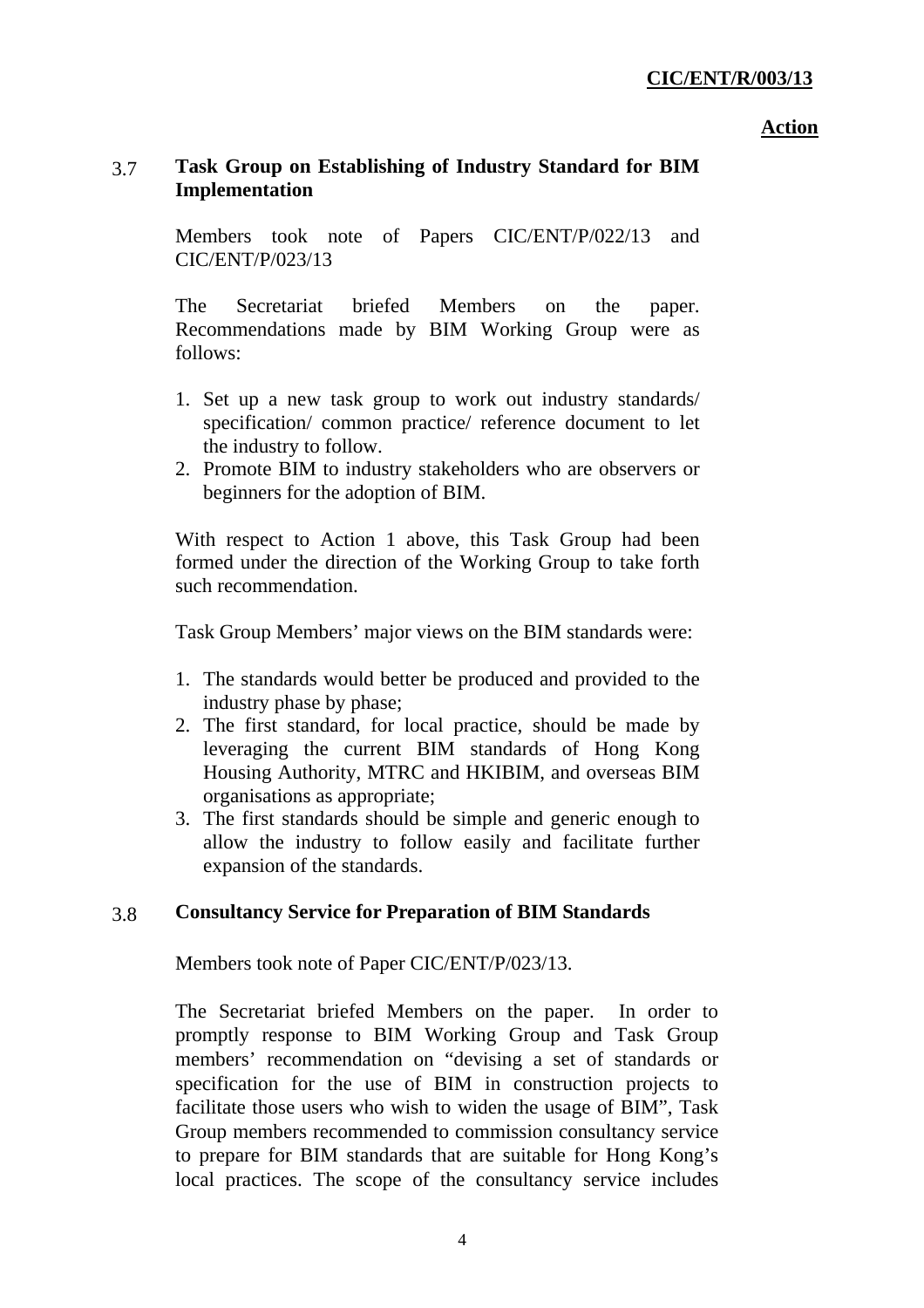preparing the following four BIM standards for Hong Kong's construction industry in Phase One:

-Project Execution Plan; -Modelling Methodology; -Level of Details; -Component Presentation Style and Data Organisation.

Being asked the rationale of not including Mechanical, Electrical and Plumbing (MEP) in the first phase standard development, the Secretariat explained that with reference to the overseas BIM standards such as those for Singapore, the volume of BIM standards for MEP was much more than those for architectural and structural works. As the first time development of BIM standards in Hong Kong, it was suggested starting with the simpler ones first, i.e. architectural and structural standards only.

Members advised that Phase One of the consultancy service should also include at least a few MEP elements in addition to the architectural and structural design standards.

After much deliberation, Members endorsed on:

- 1. commissioning consultancy service to carry out the consultancy service for preparation of BIM standards; and
- 2. the outline brief of the consultancy service as attached at Annex A of the paper subject to the inclusion of some MEP elements in the study.

*[Ms. Ada FUNG left at this juncture.]* 

# 3.4 **Presentation on the Experience of the Use of RFID in Hong Kong Housing Authority's Construction Projects**

Joseph MAK delivered a presentation on their experience of the use of RFID in Hong Kong Housing Authority's construction projects. A possible future development would be integrating the use of RFID with BIM by tracking data of building components on site and completion of works to facilitate cost planning, payment, cash flow analysis, etc.

*[Mr. Joseph MAK left at this juncture.]*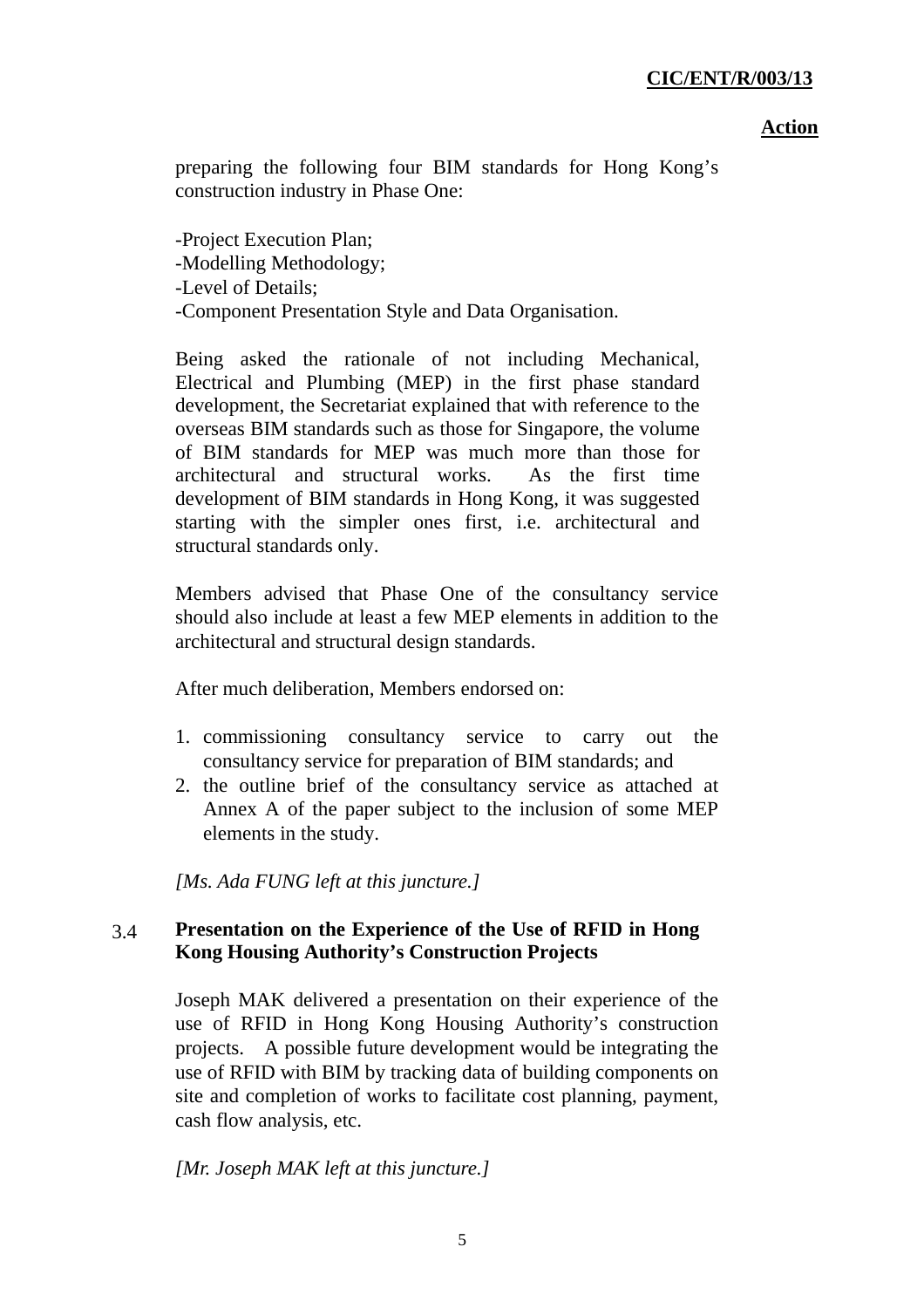Simon WONG briefed Members on the progress of works of the Task Force on RFID and GPS. Site trial at construction site of Hong Kong Housing Authority for the test on the adoption of RFID tags on dump truck was carried out in mid June 2013.

The purpose of this site trial was to test out the performance of RFID tags in real construction site environment. Passive RFID tag and semi-passive RFID tag were adopted in the prototypes in this site trial. According to the preliminary test results, the observations were as follows:

- 1. Passive tag outperforms semi-passive RFID tag with respect to read and write performance; as such, passive RFID tag was recommended instead semi-passive RFID tag.
- 2. READ performance the passive RFID tag on dump truck's windshield could be well read by antenna away from around 4 metres distance.
- 3. WRITE performance the passive RFID tag on dump truck's windshield could be well written by antenna away from around 4 metres distance; however, the dump truck needed to stop for a few seconds and not moving.
- 4. Recommended to install the RFID tag at top middle of the whole windshield of a dump truck in view of (a) tag performance (b) location of antenna at site ingress and egress.
- 5. Passive tag antenna would not interfere active tag antenna even they were installed close to each other.

According to the aforesaid site test data, computer simulation in laboratory would be carried out to simulate the performance of passive RFID tag during bad weather especially heavy rain.

The consideration of the use of passive RFID tag and semi-passive RFID tag in the site trial are:

- 1. while active RIFD tag has the best performance, the use of active RFID tag might result in the monopoly in the choice of active RFID tag and receiver, or using different tags and receivers for different projects;
- 2. passive RFID tag could provide similar function to active RFID tag though range of read and write distance of the passive RFID tag is shorter;
- 3. to adopt passive RFID tag (rather than active RFID tag)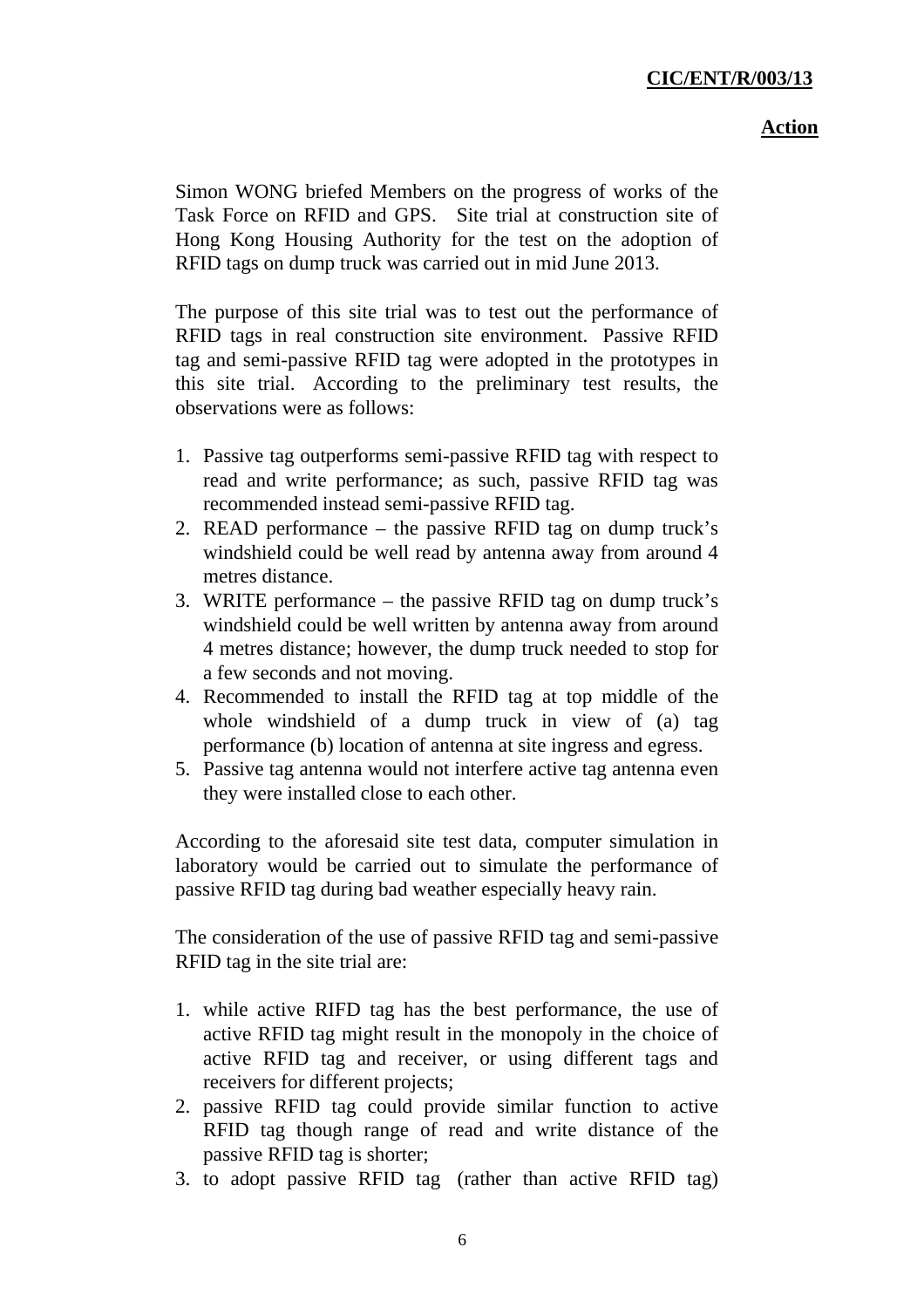#### **Action**

aiming to avoid proprietary solution and attract solution providers' competition due to the open standard nature of passive RFID.

Upon site test results ready, the test report would then be deliberated in the Task Force.

*[Mr. Simon WONG left at this juncture.]* 

# 3.5 **Presentation on the Strategic Framework on Manpower and Enhancement of Productivity of Skilled Workers**

Ricky LAU delivered a presentation on the latest guideline of the Development Bureau titled "Guidelines for Enhancement of Productivity of Skilled Workers in Public Works Projects." The Guidelines helps reduce the demands for skilled workers using the principles of standardisation, simplicity and single integrated elements. It is expected that the demands for skilled workers in 7 identified trades would be reduced, namely bar benders and fixers; formwork carpenters; metal formwork erectors; plumbers; pipelayers; metal workers and welders.

# 3.6 **Guidelines for Enhancement of Productivity of Skilled Workers in Construction Projects**

Members took note of Paper CIC/ENT/P/021/13.

The above guidelines were prepared by the Development Bureau for adoption in public works to enhance the construction productivity through reducing the demand of skilled workers.

In considering whether CIC should convert the guidelines into Reference Materials for the use of the whole industry, i.e. including both public works and private building projects, Members generally agreed that Reference Materials were usually deliberated thoroughly within CIC before they were issued. It would not be appropriate to convert the guidelines into Reference Materials without reviewing and deliberating the contents in details. Some Members considered that the guidelines were suitable for adoption in public works rather than in private building projects.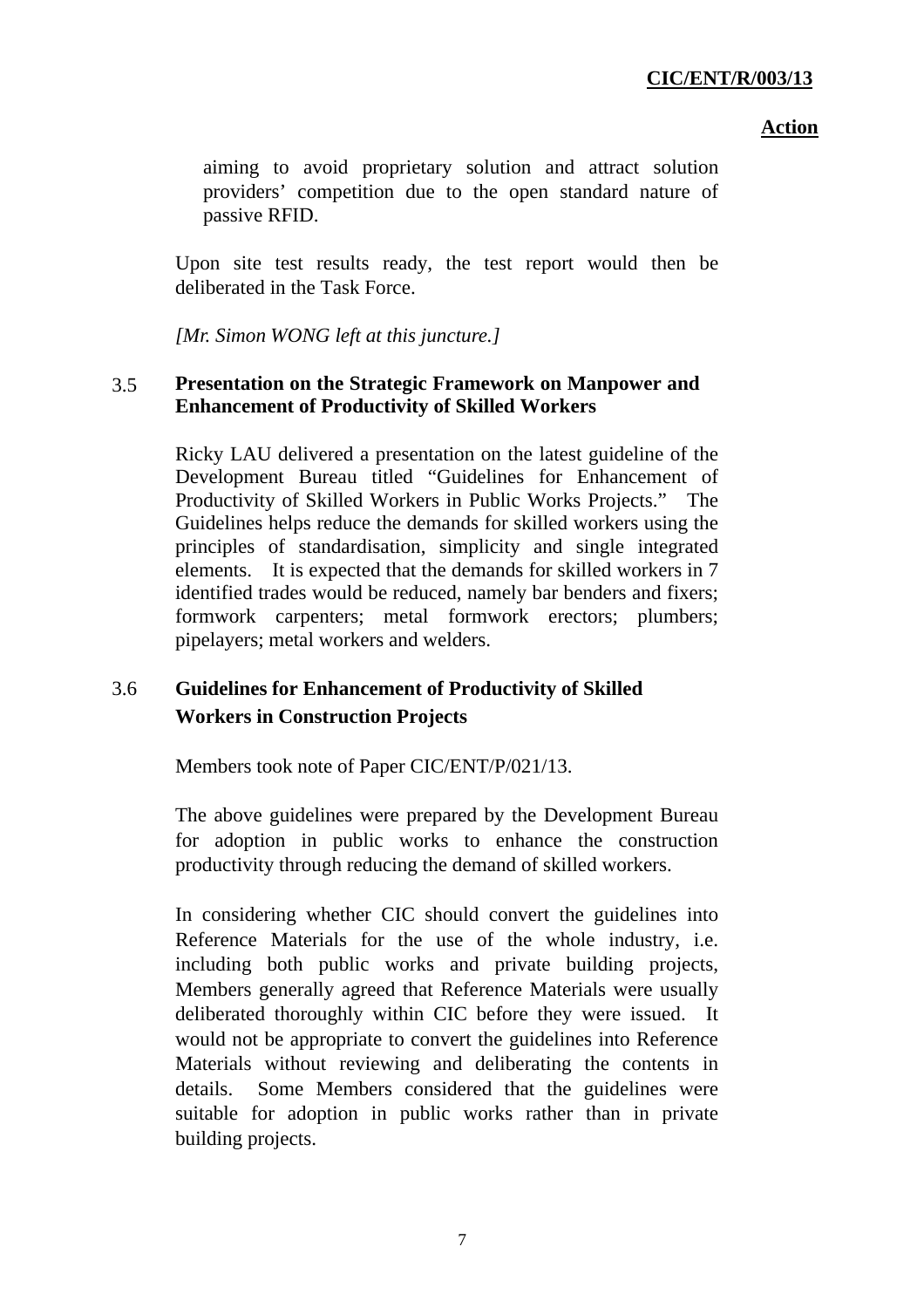#### **Action**

**CIC Secretariat** 

Members considered that instead of converting the guidelines into Reference Materials, the Secretariat could help promulgate guidelines through CIC newsletter/ snapshot so that the industry stakeholders would be informed of the new government document. A hyper-link in the CIC website for downloading the guidelines could also be considered.

## 3.9 **Briefing on Strategic Implementation of Prefabrication and Modular Construction (Phase Two)**

Members took note of Paper CIC/ENT/P/024/13.

The Secretariat briefed Members on the paper. Com-ENT and the Council have endorsed and approved on the Phase One Report in early 2013.

Following the opinions set out in the Report, in the Com-ENT meeting no 001/13, the Committee endorsed Phase Two Study to carry out in-depth studies in the four key areas:

- a) Manpower any manpower saving, impact on existing labour market, and effectiveness of attracting new bloods to join the industry;
- b) Local Yard study on the requirements of establishing a prefabrication yard in Hong Kong and its competitiveness over the same in Mainland;
- c) Type opportunities to widen the scope of adoption in other types of building components and their alternative technical solutions on vertical positioning such as less reliance on tower crane;
- d) Scope opportunities to adopt precast construction of structural building elements.

Members had the following views on the need of the Phase Two Study:

- to identify the feasibility and requirements of a local prefabrication yard
- as a supporting document to justify the need of a local prefabrication yard in competing for land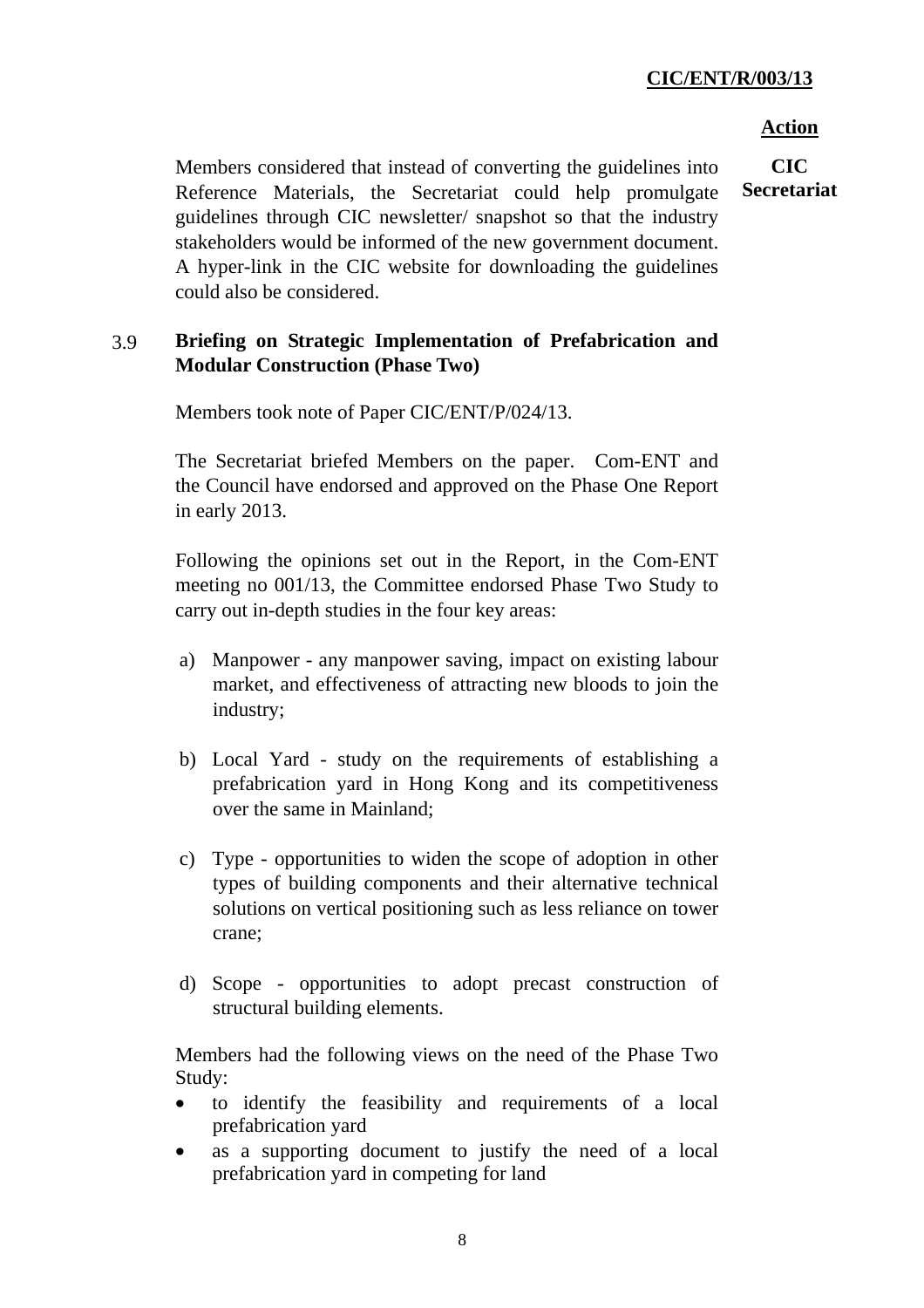### **Action**

• to explore if the local prefabrication yard could focus on the production of certain elements such as E&M components and hence be a supplement to the prefabrication yard in Mainland rather than a replacement.

Hence, Members agreed to commission a consultant to carry out the feasibility study afore-mentioned.

Besides, in order to better understand the effectiveness of attracting new bloods to join the industry by establishment of prefabrication yard in Hong Kong, and the demand of prefabricated elements of the local construction projects, it is proposed to commission consultancy service to carry out a survey to understand such views as well.

In conclusion, Members endorsed commissioning consultancy services to carry out the survey and the Phase Two Study. The Secretariat would prepare the study brief for the study accordingly.

## 3.10 **Any Other Business**

- a. In response to migration to Eurocodes, updated design manuals for public works, namely, (a) Structures Design Manuals for Highways and Railways (2013), (b) Stormwater Design Manual (2013), (c) Sewerage Manual (2013), (d) Manual for Structural Design of Water Works Structures (2013) were published by Development Bureau on 13 June 2013. The manuals could be downloaded from the websites of respective Government Works Departments.
- b. The Secretariat attended the APEC BIM Workshop held on  $24<sup>th</sup>$ and  $25<sup>th</sup>$  June 2013 to build up the connection with the region relating to BIM.
- c. The Chair of the Working Group on BIM Implementation will lead a team of delegates from government officials and CIC Secretariat to attend the Government Symposium on BIM in Singapore scheduled for 31 July to share experience among government officials of different countries in BIM implementation.
- d. With reference to the discussion at the meeting, the Secretariat